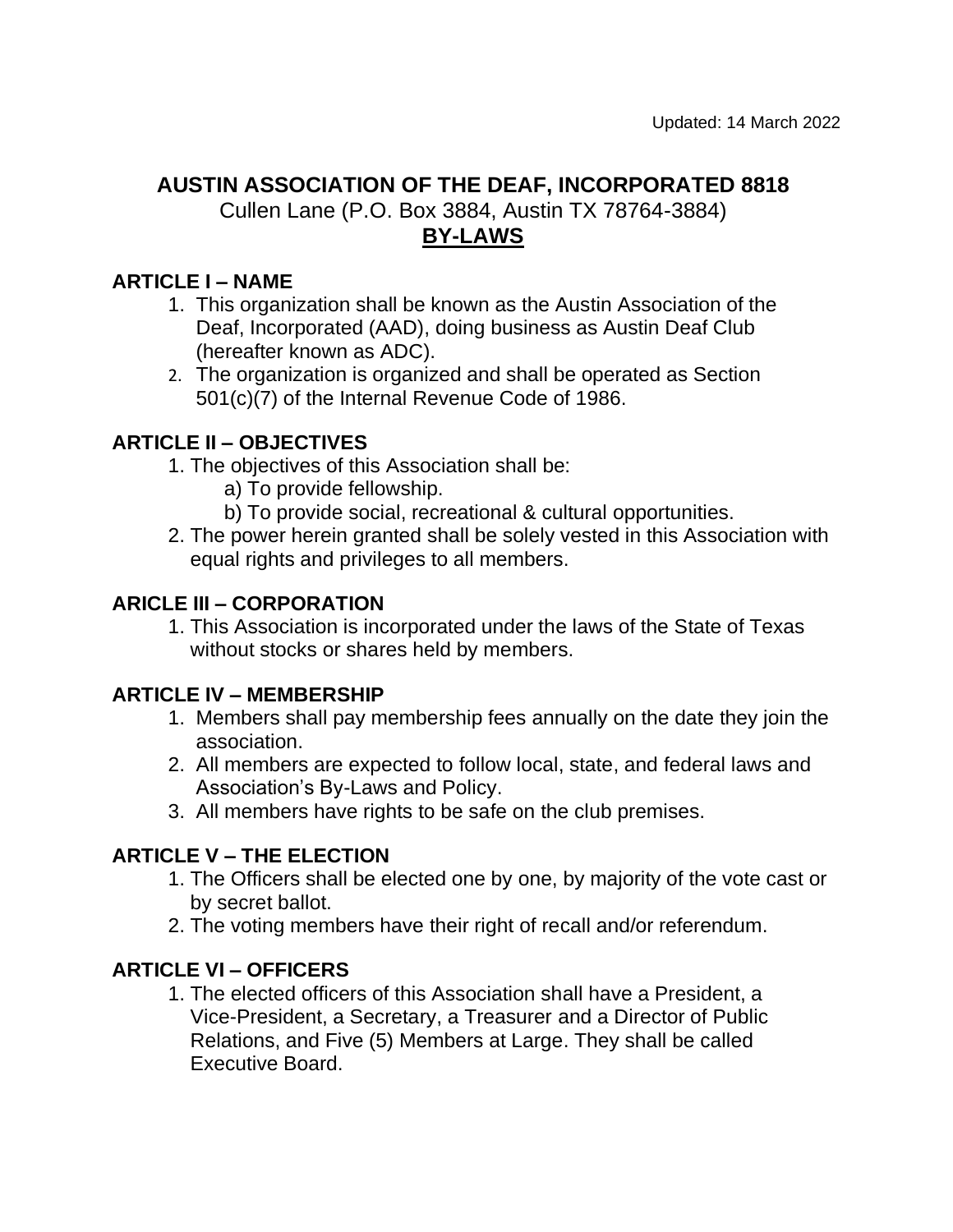- 2. The qualification of the candidates for the offices in this Association shall be a voting member who has attended to the General Meetings for at least six months prior to November elections.
- 3. The 2-year term of the Executive Board and two (2) Members at Large shall be elected on even-numbered year in the month of November and shall begin after the meeting is adjourned.
- 4. Three (3) Members at Large shall be elected on odd-numbered year in the month of November and shall begin after the meeting is adjourned.
- 5. The recent-elected Members at Large during the even-numbered year shall be called MAL 2 & 4. Also, for those during odd numbered year shall be MAL 1, 3, & 5.
- 6. Any successor who replaces the previous member shall serve only the remaining term.
- 7. Shall reside in Travis County and surrounding counties up to 75 miles radius.

## **ARTICLE VII – QUORUM**

1. The quorum for the membership shall be determined based on the provisions of the current policy.

## **ARTICLE VIII – PARLIAMENTARY AUTHORITY**

1. Unless otherwise provided by in the By-Laws, Policy, and latest edition Robert's Rules of Order shall be the parliamentary authority of the Association.

### **ARTICLE IX – MEETINGS**

- 1. General Meeting shall be held monthly.
- 2. Special Meeting may be called for any reason at President's discretion.
- 3. The business of the Executive Board, and the Committees shall be conducted monthly prior to the next General Meeting.
- 4. General Meeting shall be held on the Second (2) Saturday.
- 5. General Meeting may be moved to next available Saturday as necessary.
- 7. Oath for new officers:
	- a) "I, (name), do hereby pledge myself to abide by the By-Laws and Policy of the Austin Association of the Deaf, Inc. and to faithfully per- form the duties of my office as (position) to the best of my knowledge and ability."

## **ARTICLE X – COMMITTEES**

1. The Association may have such committees as may be deemed necessary in the best of interests of the Association and to facilitate activities of the Association.